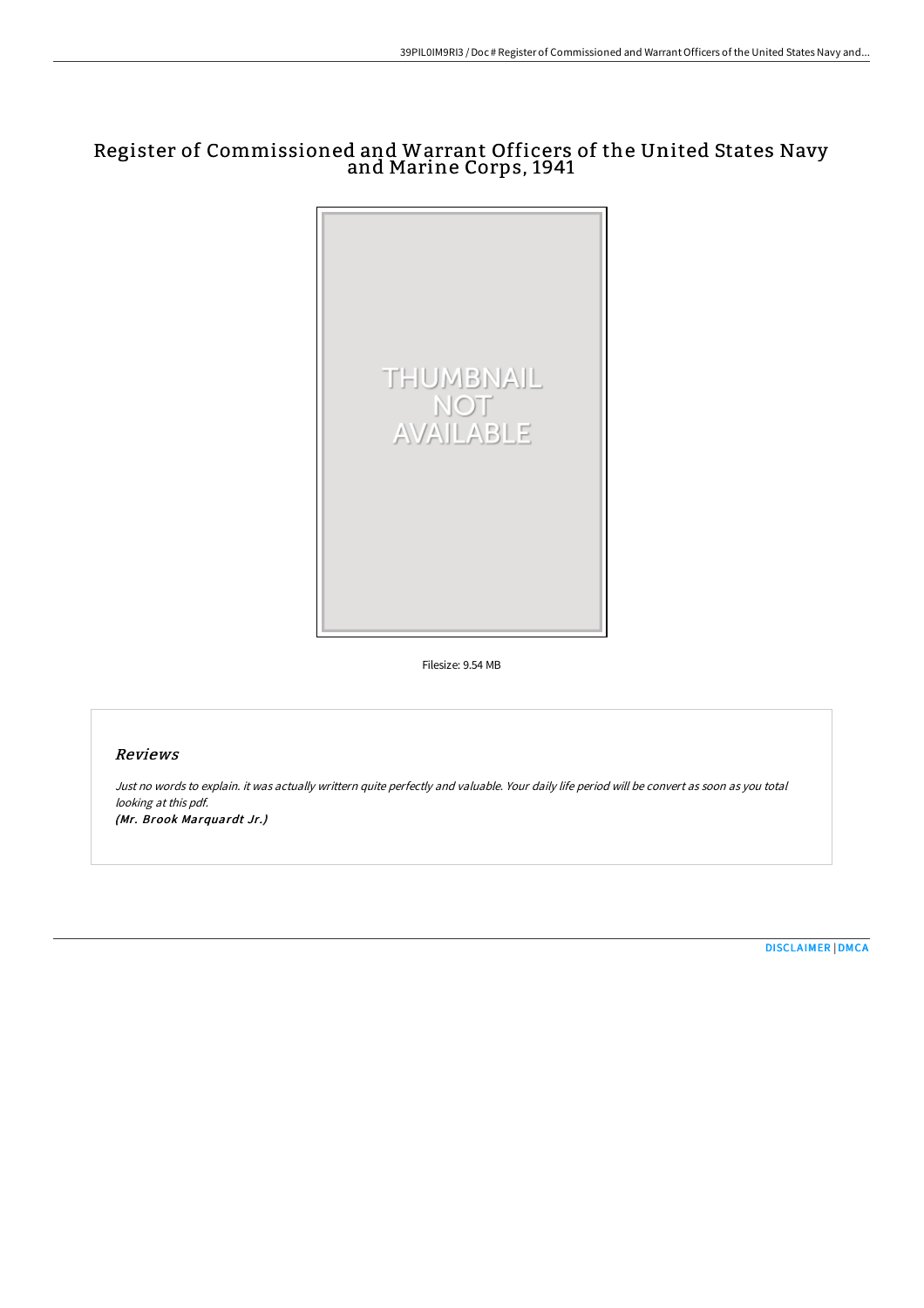### REGISTER OF COMMISSIONED AND WARRANT OFFICERS OF THE UNITED STATES NAVY AND MARINE CORPS, 1941



To download Register of Commissioned and Warrant Officers of the United States Navy and Marine Corps, 1941 eBook, please access the link beneath and download the file or get access to additional information which are relevant to REGISTER OF COMMISSIONED AND WARRANT OFFICERS OF THE UNITED STATES NAVY AND MARINE CORPS, 1941 ebook.

Heritage Books. Book Condition: BRAND NEW. BRAND NEW Book on CD Rom - 828pp - This register includes both active and retired lists of officers for the year 1941. The Navy lists begin with Rear Admirals and end with Midshipmen, Third Class. The information provided includes the number in grade; signal number; full name and explanatory notes; special courses and qualifications; date of rank; date of present shore duty, leave or commencement of cruise; expiration of last cruise or tour of sea duty; sea service in rank and on promotion list for rank; total sea service; prior service for pay purposes; date and state of birth; and date and state of entry. The retired lists also include date of retirement; law governing retirement; and active service since retirement. The Marine Corps lists begin with The Major General Commandant and end with pay clerks. The information provided includes the number in grade; signal number; full name and explanatory notes; special courses and qualifications; date of rank; prior service for purpose of pay; date and state of accepted commission; control date of commissioned service; date and state of birth; total sea service; total foreign service; prior service not counted for pay purpose; expiration of last tour of sea or foreign service; and date of present duty. The retired lists also include date of retirement; service prior to retirement for purpose of pay; active service since retirement; law governing retirement; and present residence or duty. A fullname index provides easy access to any individual. Graphic Images, Searchable, Adobe Acrobat v6, PC and Mac A Brand New Quality Book on CD Rom from a Full-Time Bookshop in business since 1992!.

Read Register of [Commissioned](http://albedo.media/register-of-commissioned-and-warrant-officers-of.html) and Warrant Officers of the United States Navy and Marine Corps, 1941 Online E Download PDF Register of [Commissioned](http://albedo.media/register-of-commissioned-and-warrant-officers-of.html) and Warrant Officers of the United States Navy and Marine Corps, 1941